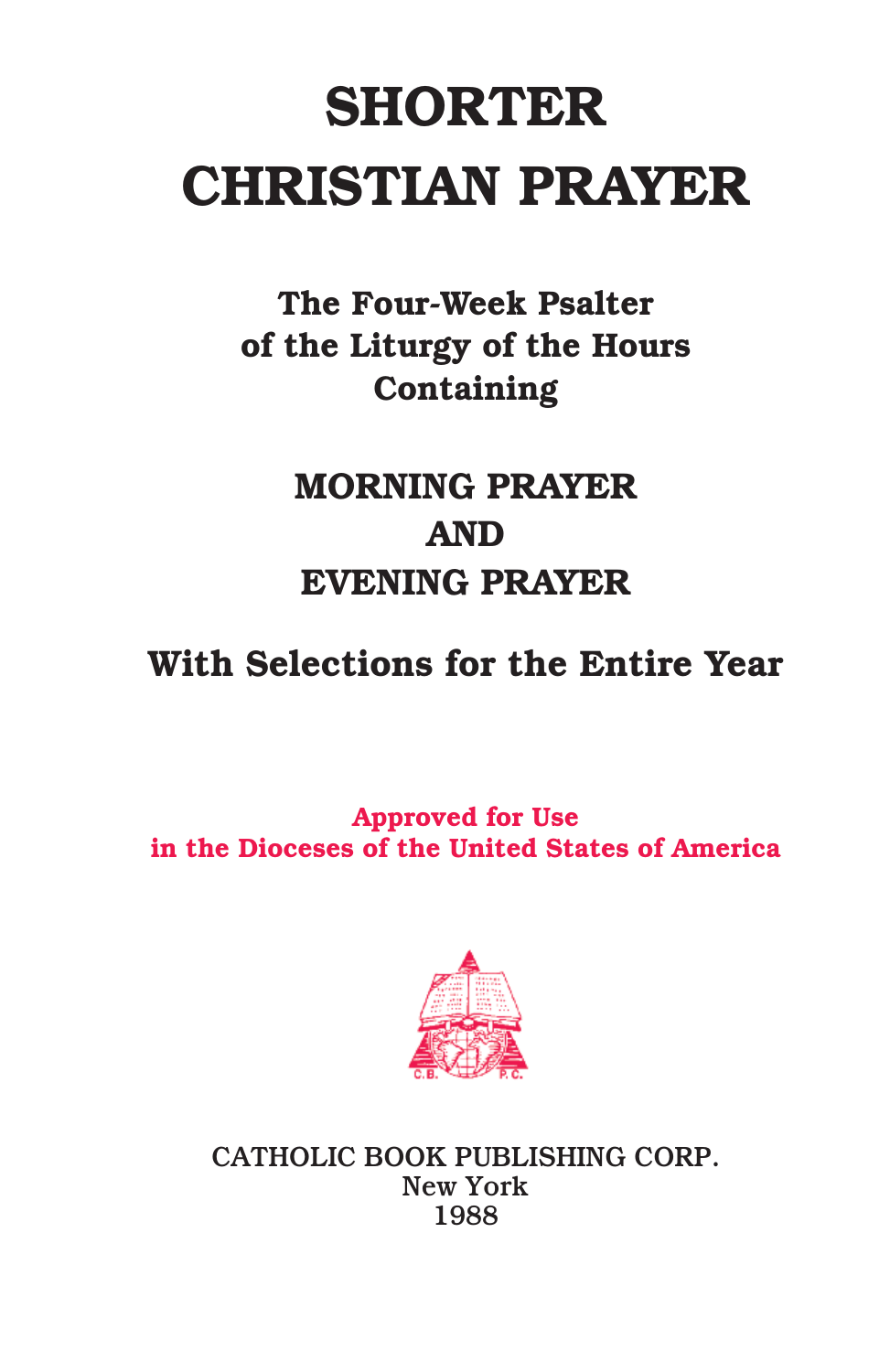## **CONTENTS**

| The Cycle of the Four-Week Psalter15 |                                 |
|--------------------------------------|---------------------------------|
|                                      |                                 |
| <b>ORDINARY</b>                      |                                 |
|                                      |                                 |
|                                      |                                 |
| THE FOUR-WEEK PSALTER                |                                 |
|                                      |                                 |
|                                      |                                 |
|                                      |                                 |
|                                      |                                 |
| <b>NIGHT PRAYER</b>                  |                                 |
|                                      |                                 |
| Sunday                               | Monday 337                      |
| <b>After Evening</b>                 | Tuesday340                      |
| Prayer I 330                         | Wednesday 342                   |
| <b>After Evening</b>                 | Thursday 345                    |
| <b>Prayer II  333</b>                | Friday348                       |
| <b>PROPER OF SEASONS</b>             |                                 |
|                                      |                                 |
|                                      |                                 |
|                                      |                                 |
|                                      |                                 |
|                                      | Weekdays after Christmas392     |
|                                      |                                 |
|                                      |                                 |
|                                      |                                 |
|                                      |                                 |
|                                      |                                 |
|                                      | Passion Sunday (Palm Sunday)429 |
|                                      |                                 |
|                                      |                                 |
|                                      |                                 |
|                                      |                                 |
|                                      |                                 |
|                                      |                                 |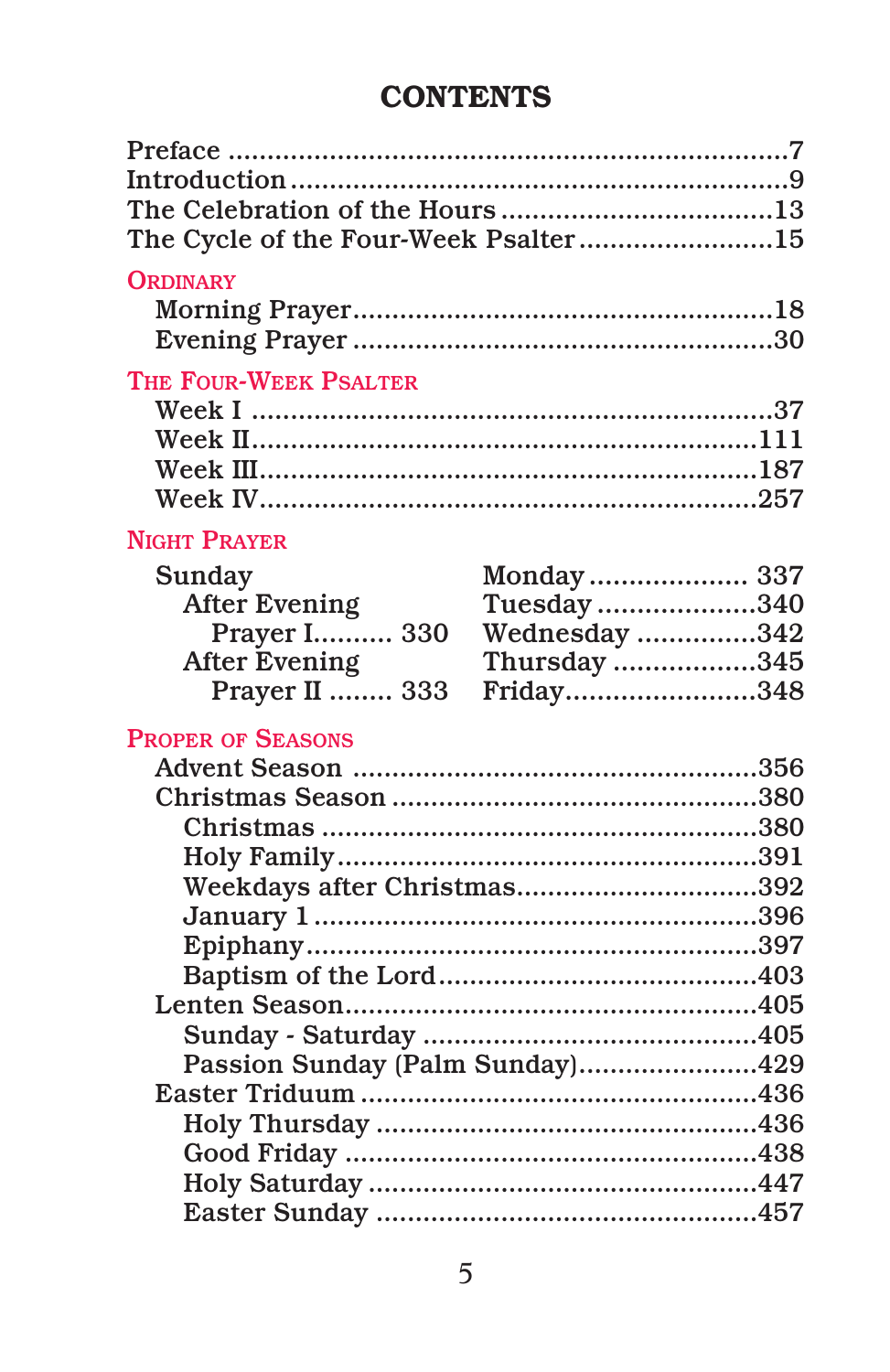### **6 Contents**

| <b>Ordinary Time</b> |  |
|----------------------|--|
|                      |  |
|                      |  |
|                      |  |

### **PROPER OF SAINTS**

| February 2543 August 15550  |
|-----------------------------|
| March 19544 September 14552 |
| March 25545 November 1553   |
| June 24 546 November 2555   |
| June 29 548 November 9555   |
| August 6549 December 8557   |
|                             |

### **OFFICE FOR THE DEAD**

| <b>MEMORIAL FOR THE BLESSED VIRGIN MARY ON SATURDAY</b> |  |
|---------------------------------------------------------|--|
|                                                         |  |
| <b>HYMNS</b>                                            |  |
|                                                         |  |
|                                                         |  |
| <b>INDICES</b>                                          |  |
|                                                         |  |
|                                                         |  |
|                                                         |  |
|                                                         |  |
|                                                         |  |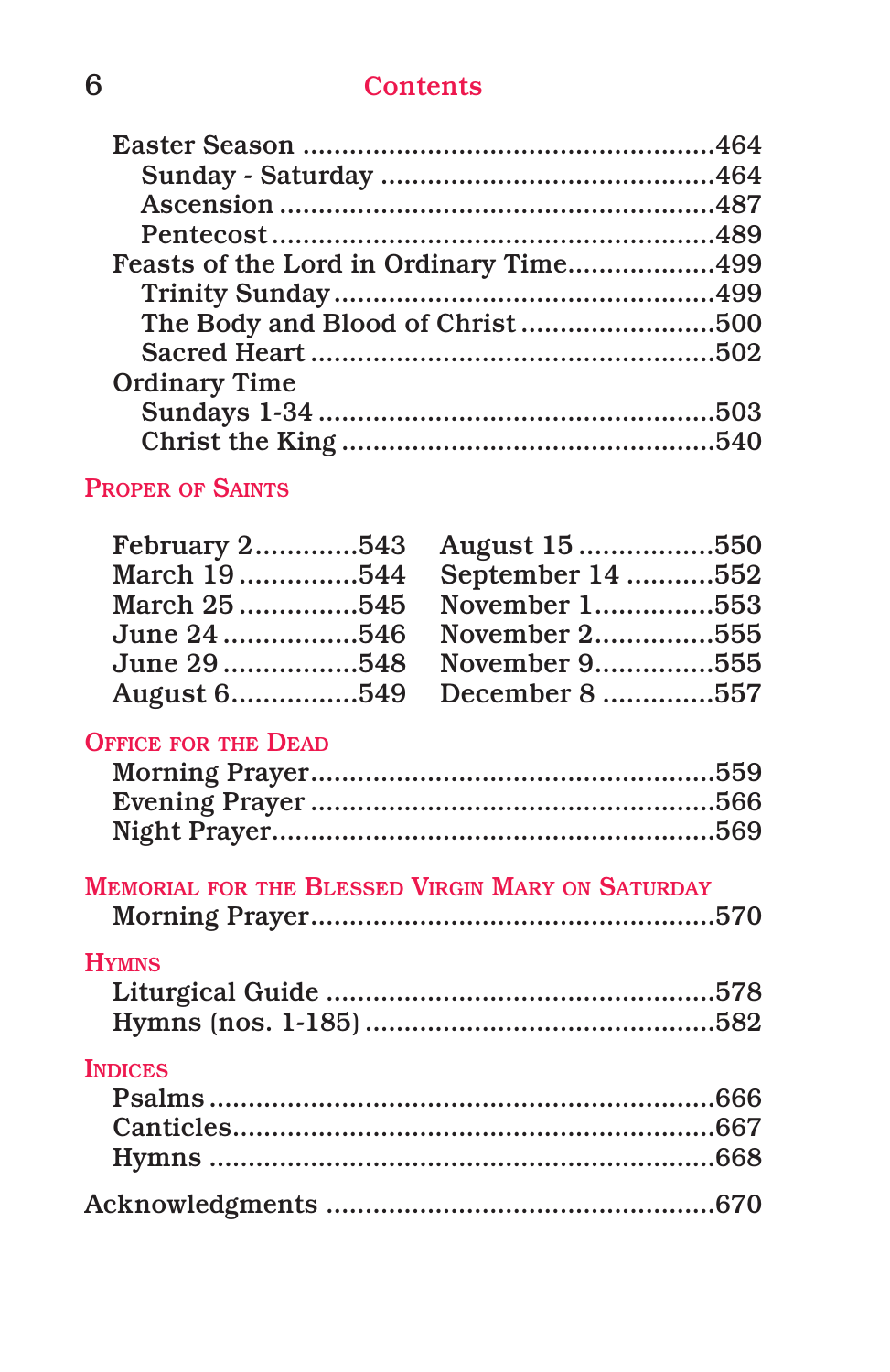#### **CONCLUDING PRAYER**

**Father, may everything we do begin with your inspiration and continue with your saving help. Let our work always find its origin in you and through you reach completion.**

**We ask this through our Lord Jesus Christ, your Son, who lives and reigns with you and the Holy Spirit, one God, for ever and ever.**

**Conclusion, as in the Ordinary, 29.**

#### **Evening Prayer**

**God, come to my assistance. Glory to the Father. As it was in the beginning. Alleluia.**

**HYMN, no. 34 or 47. Outside Ordinary Time, see Guide, 578.**

**PSALMODY**

**Ant. 1 The Lord looks tenderly on those who are poor.**

**Easter: Have courage; I have overcome the world, alleluia.**

#### **Psalm 11**

#### **God is the unfailing support of the just**

*Blessed are those who hunger and thirst for justice; they shall be satisfied* **(Matthew 5:6).**

**In the Lord I have taken my refuge. How can you say to my soul: "Fly like a bird to its mountain.**

**See the wicked bracing their bow; they are fixing their arrows on the string to shoot upright men in the dark. Foundations once destroyed, what can the just do?"**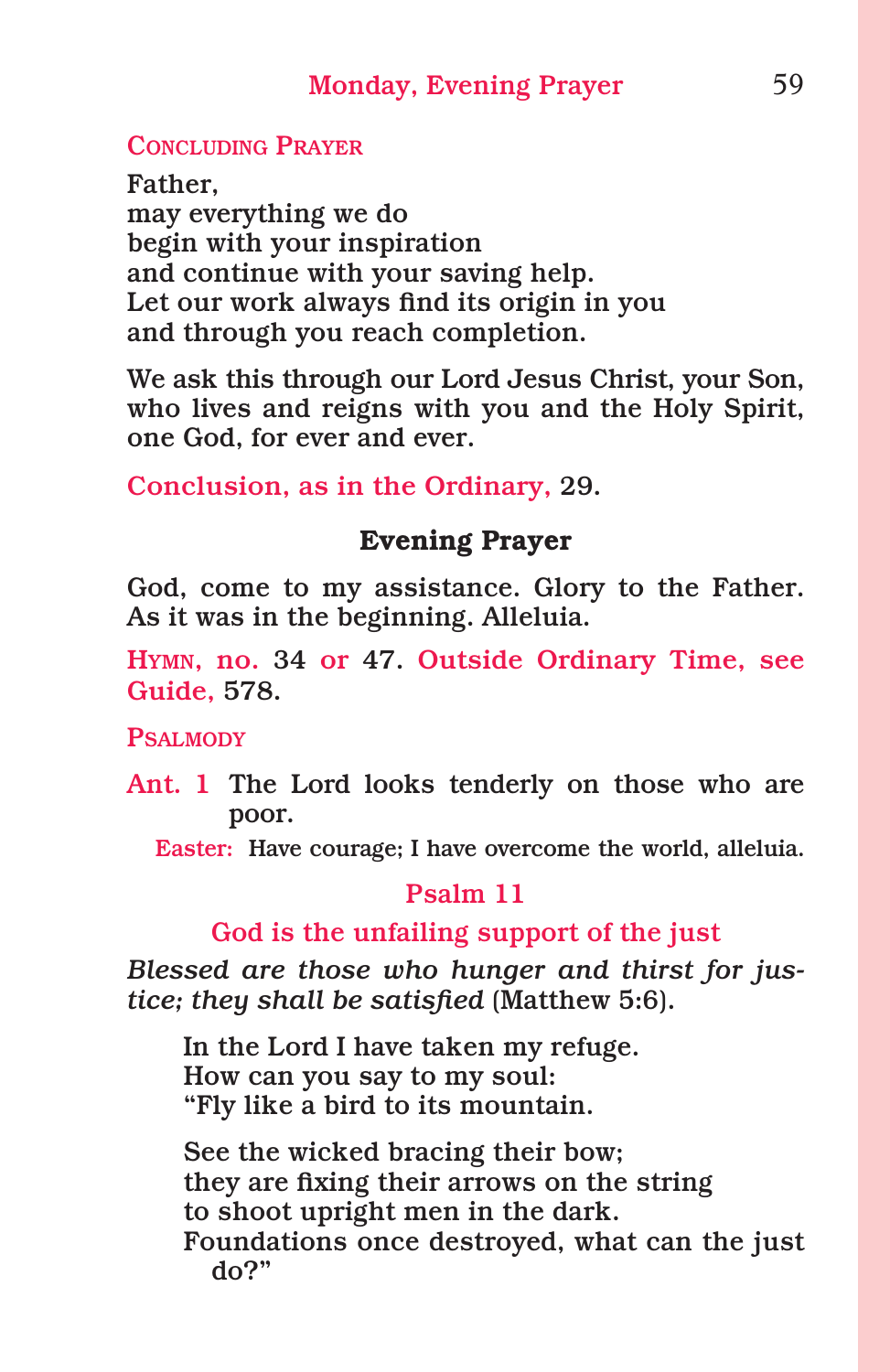

### **WEEK III**

### **SUNDAY**

### **Evening Prayer I**

**God, come to my assistance. Glory to the Father. As it was in the beginning. Alleluia.**

**HYMN, no. 32 or 184. Outside Ordinary Time, see Guide, 578.**

**PSALMODY**

- **Ant. 1 From the rising of the sun to its setting, may the name of the Lord be praised.**
	- **Advent: Rejoice, Jerusalem, let your joy overflow; your Savior will come to you, alleluia.**
	- **Lent, 3rd Sunday: The Lord says: Turn away from sin and open your hearts to the Gospel.**
	- **Easter, 3rd and 7th Sunday: The Lord our God is high above the heavens; he raises up the lowly from the dust, alleluia.**

### **Psalm 113**

#### **Praise the name of the Lord**

*He has cast down the mighty and has lifted up the lowly* **(Luke 1:52).**

**Praise, O servants of the Lord, praise the name of the Lord! May the name of the Lord be blessed both now and for evermore! From the rising of the sun to its setting praised be the name of the Lord!**

**High above all nations is the Lord, above the heavens his glory.—**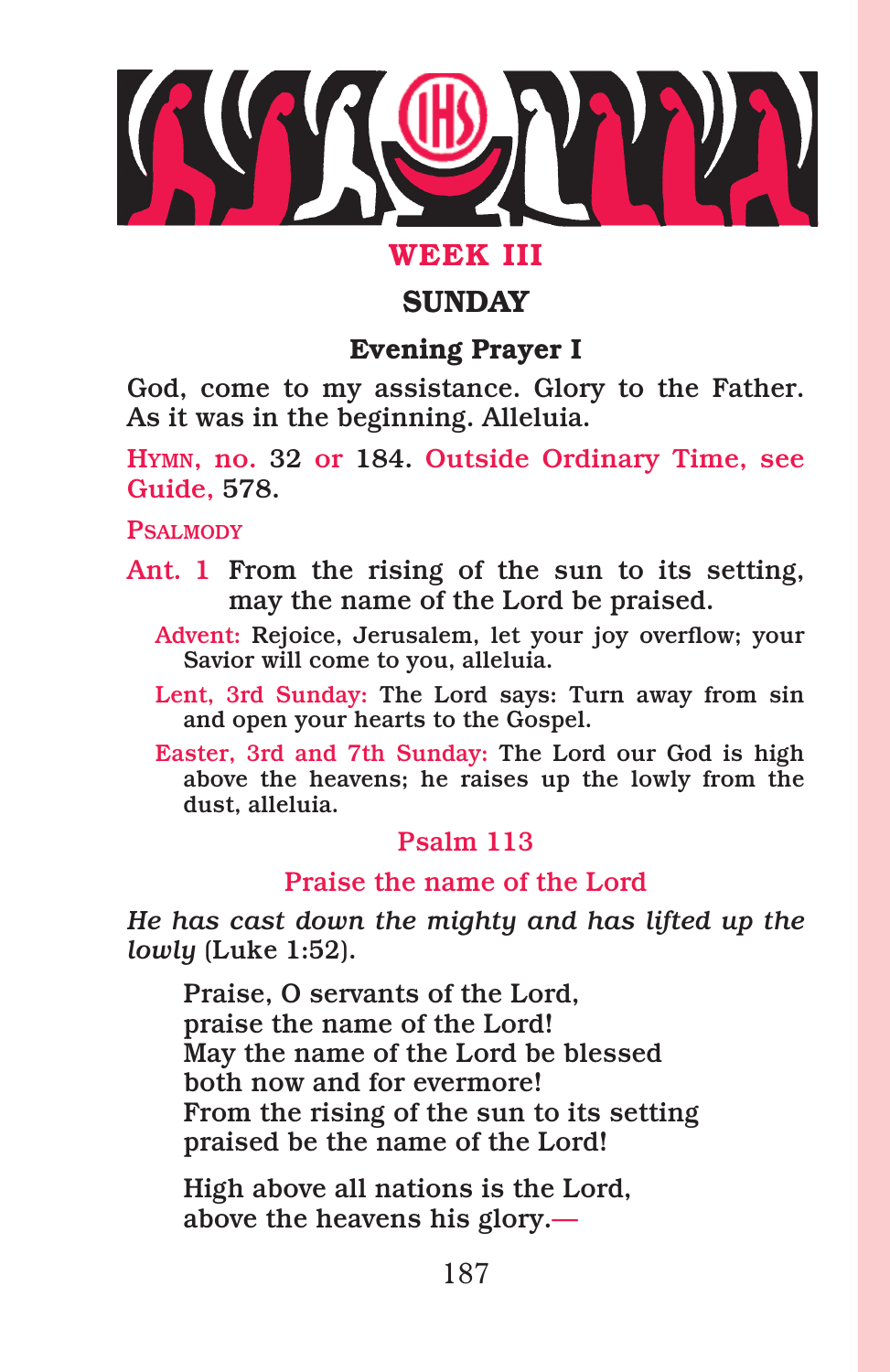#### 258 **Week IV**

**There were set the thrones of judgment of the house of David.**

**For the peace of Jerusalem pray: "Peace be to your homes! May peace reign in your walls, in your palaces, peace!" For love of my brethren and friends I say: "Peace upon you!" For love of the house of the Lord I will ask for your good.**

#### **Psalm-prayer**

**When you rose from the dead, Lord Jesus, you formed the Church into your new body and made of it the new Jerusalem, united in your Spirit. Give us peace in our day. Make all nations come to your Church to share your gifts in fellowship, that they may render you thanks without end and come to your eternal city.**

- **Ant. 2 From the morning watch until night, I have waited trustingly for the Lord.**
	- **Advent: Come, Lord, do not delay; free your people from their sinfulness.**
	- **Lent, 4th Sunday: Awake from your sleep, rise from the dead, and Christ will give you light.**
	- **Easter, 4th Sunday: With your own blood, you have redeemed us for God, alleluia.**

#### **Psalm 130**

#### **A cry from the depths**

*He himself will save his people from their sins* **(Mat-thew 1:21).**

**Out of the depths I cry to you, O Lord, Lord, hear my voice! O let your ears be attentive to the voice of my pleading.**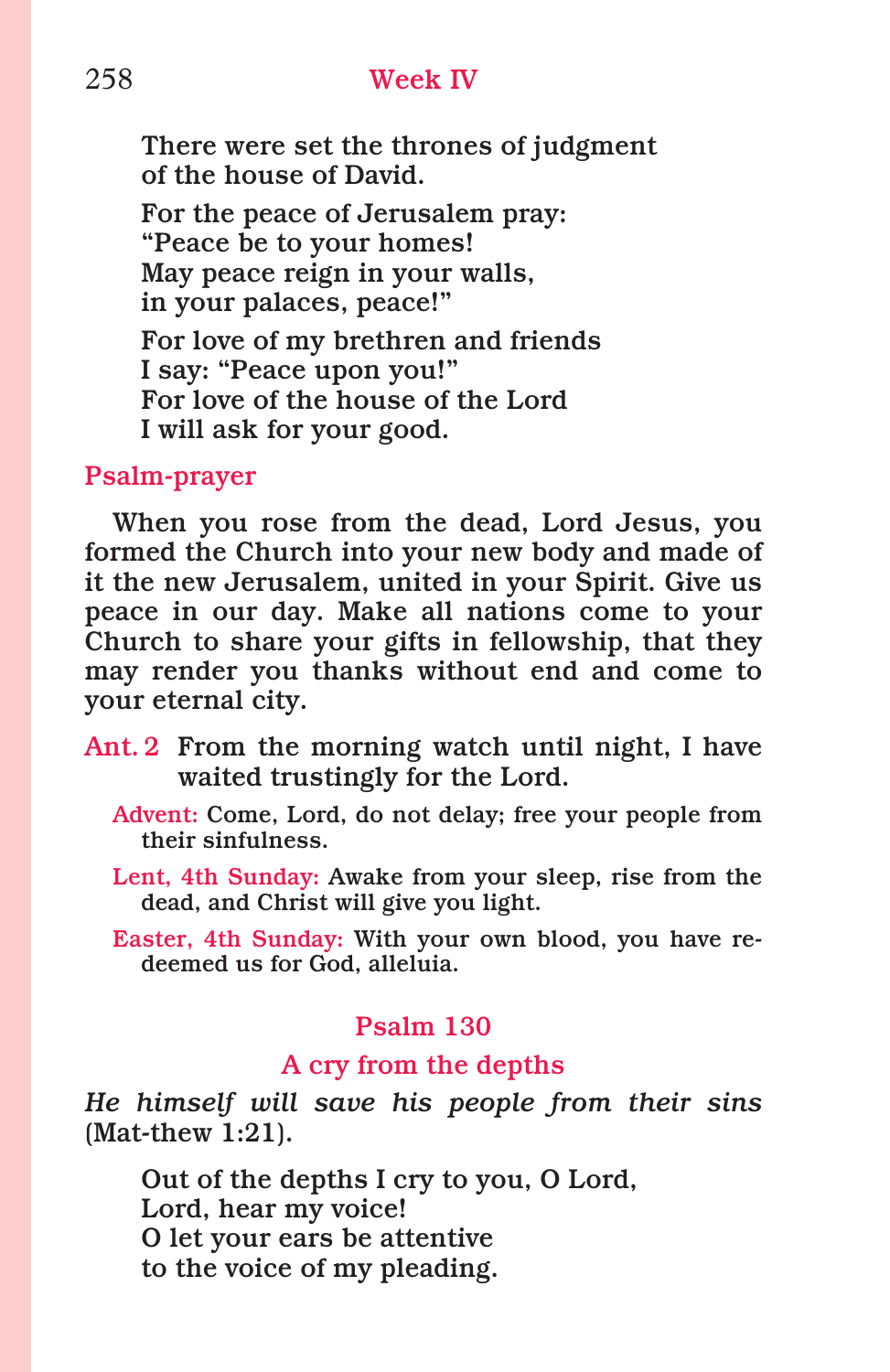### **Sunday in the Octave of Christmas**

**Psalter, Week I**

### **HOLY FAMILY**

**Feast**



**When Christmas occurs on Sunday, the feast of the Holy Family is celebrated on December 30 and there is no Evening Prayer I.**

### **Evening Prayer I**

**CANTICLE OF MARY**

**Ant. The child Jesus remained in Jerusalem, and his parents did not know it. They thought he was in the group of travelers and looked for him among their relatives and friends.**

### **Invitatory**

**Ant. Come, let us worship Christ, the Son of God, who was obedient to Mary and Joseph.**

**Invitatory psalm, as in the Ordinary, 22.**

### **Morning Prayer**

**CANTICLE OF ZECHARIAH**

**Ant. Lord, give us light through the example of your family and guide our feet into the way of peace.**

**CONCLUDING PRAYER**

**Father, help us to live as the holy family, united in respect and love. Bring us to the joy and peace of your eternal home.**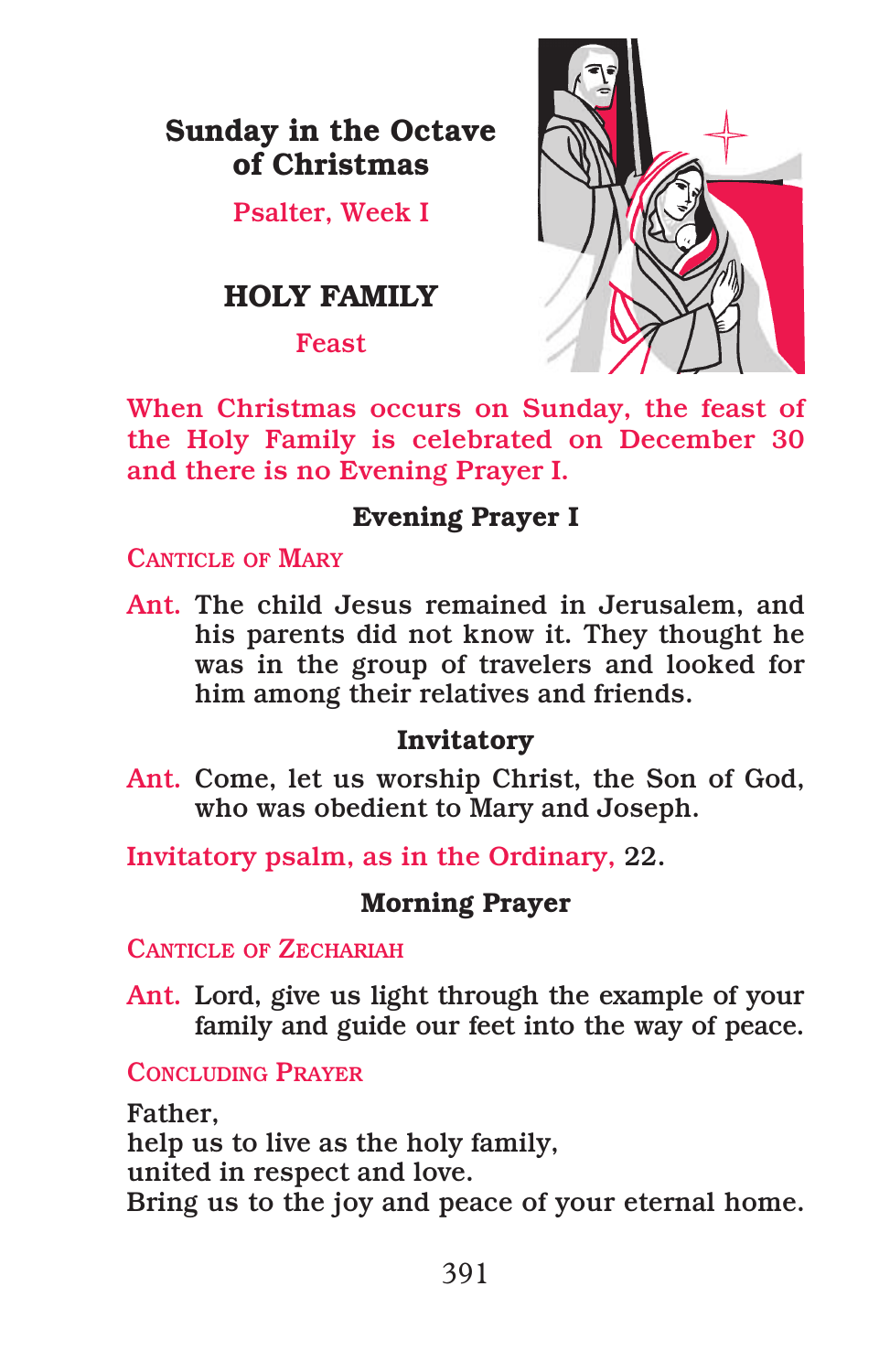### **FRIDAY**

#### **Morning Prayer**

**READING Acts 5:30-32**

**The God of our ancestors raised Jesus, though you had him killed by hanging him on a tree. God exalted him at his right hand as leader and savior to grant Israel repentance and forgiveness of sins. We are witnesses of these things, as is the holy Spirit that God has given to those who obey him.**

#### **RESPONSORY**

**The Lord is risen from the tomb, alleluia, alleluia. — The Lord is risen from the tomb, alleluia, alleluia.**

**He hung upon the cross for us, — alleluia, alleluia.**

**Glory to the Father . . . — The Lord is . . .**

#### **CANTICLE OF ZECHARIAH**

**Ant. My commandment is this: love one another as I have loved you, alleluia.**

#### **INTERCESSIONS**

**Let us pray to God the Father, who gave us new life through the risen Christ:**

*Give us the glory of your Son.*

- **Lord our God, your mighty works have revealed your eternal plan: you created the earth, and you are faithful in every generation,**
- **— hear us, Father of mercy.**
- **Purify our hearts with your truth, and guide them in the way of holiness,**
- **— so that we may do what is pleasing in your sight. Let your face shine upon us,**
- **— that we may be freed from sin and filled with your plenty.**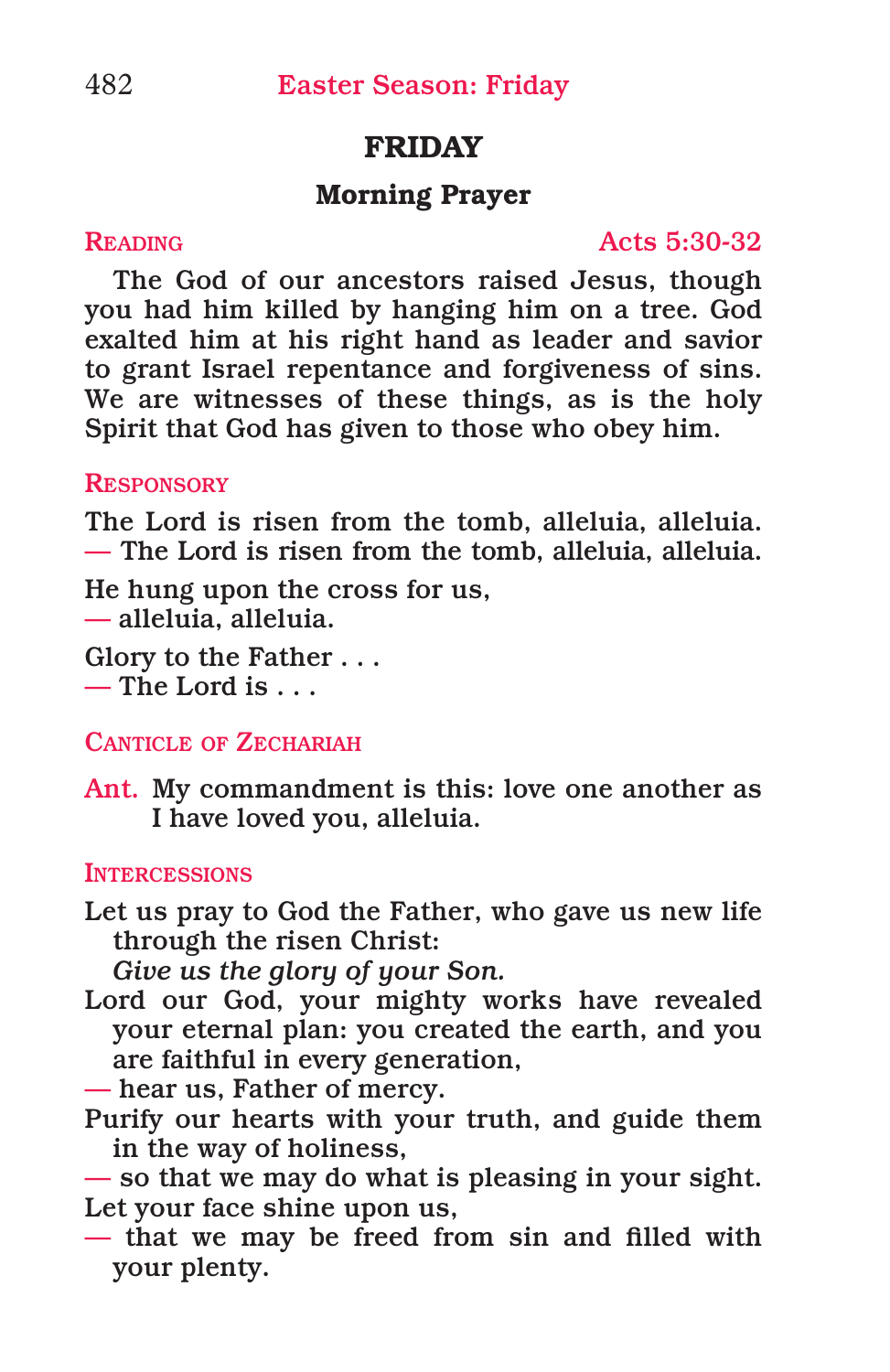### **THIRTEENTH SUNDAY IN ORDINARY TIME**

**Psalter, Week I**

#### **Evening Prayer I**

#### **CANTICLE OF MARY**

**Ant. Those who welcome you are welcoming me, and those who welcome me are welcoming him who sent me.**

### **Morning Prayer**

#### **CANTICLE OF ZECHARIAH**

**Ant. Jesus, turning, saw the woman and said: Take courage, daughter; your faith has saved you, alleluia.**

#### **CONCLUDING PRAYER**

**Father, you call your children to walk in the light of Christ. Free us from darkness and keep us in the radiance of your truth.**

**We ask this through our Lord Jesus Christ, your Son, who lives and reigns with you and the Holy Spirit, one God, for ever and ever.**

#### **Alternative Prayer**

**Father in heaven, the light of Jesus has scattered the darkness of hatred and sin. Called to that light we ask for your guidance. Form our lives in your truth, our hearts in your love. We ask this through Christ our Lord.**

### **Evening Prayer II**

#### **CANTICLE OF MARY**

**Ant. The Son of Man did not come to condemn men but to save them.**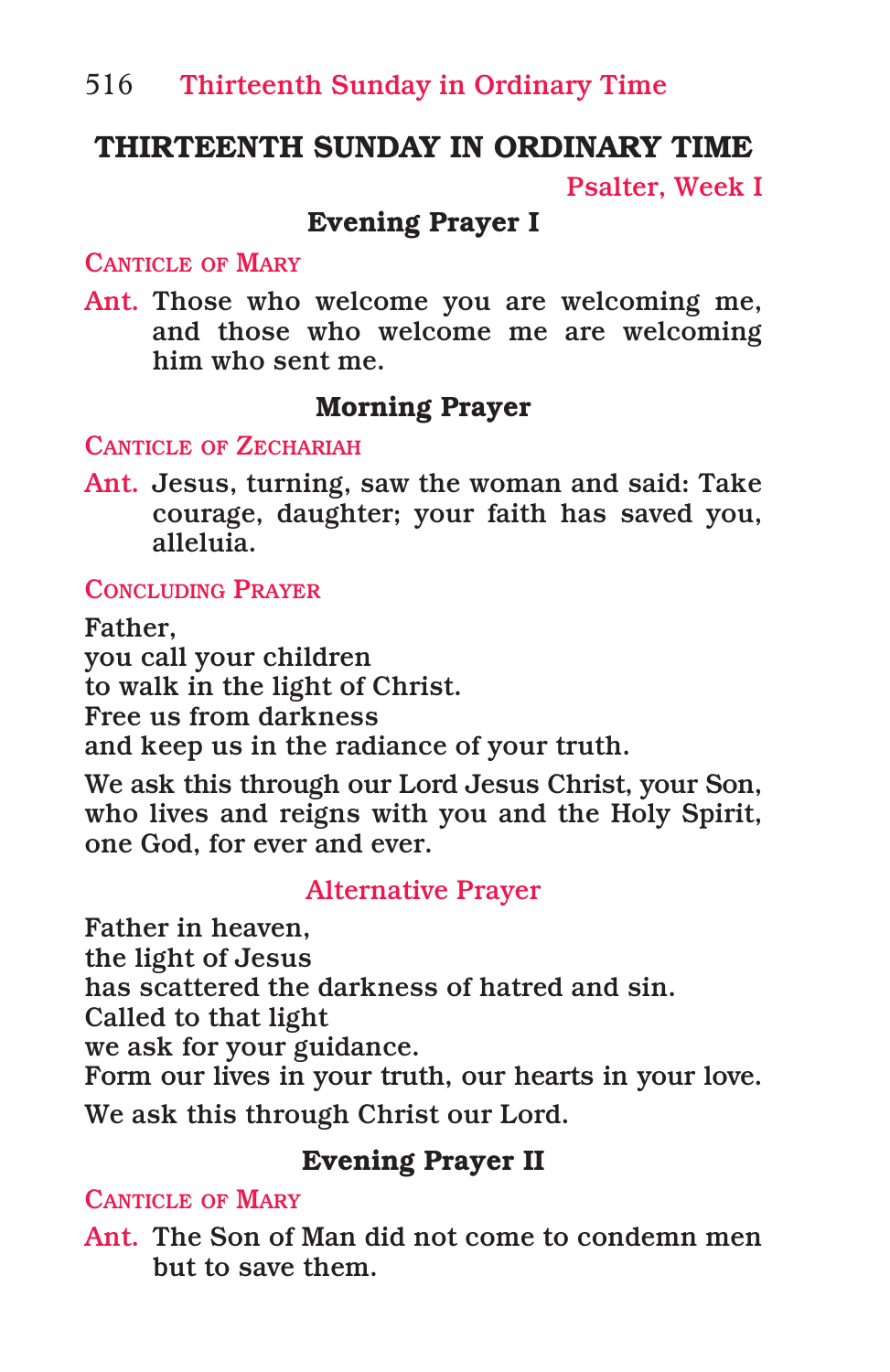### **LITURGICAL GUIDE FOR HYMNS**

### **PROPER OF SEASONS**

#### No.

### **ADVENT**

- On Jordan's bank
- Maranatha
- Come, thou long-expected Jesus
- Be consoled, my people
- Hear the herald voice
- The King of glory
- Wake, awake, the night is dying
- Creator of the stars of night
- You heavens
- O come, O come, Emmanuel
- The coming of our God
- Behold a Virgin bearing him
- The night is ending (Song of Salvation)
- Behold, a rose of Judah

### **CHRISTMAS**

- Unto us a child is born (A child is born)
- From heaven high
- Go tell it on the mountain
- O come, all ye faithful
- Songs of praise the angels sang
- Virgin-born, we bow before you
- What child is this?
- A child is born in Bethlehem
- Unto us a child is given

#### **HOLY FAMILY**

- Sing of Mary, pure and lowly
- Joseph

### No.

#### **MARY, MOTHER OF GOD**

- Virgin-born, we bow before you
- Joy to you
- O Mary, of all women

#### **EPIPHANY**

- Sion, sing
- All you nations
- As with gladness men of old
- Songs of thankfulness

### **BAPTISM OF THE LORD**

- Sing praise to our Creator
- When Jesus comes to be baptized
- Songs of thankfulness

### **LENT**

- The Master came
- Now let us all with one accord
- Creator of the earth and skies
- Lord, your glory in Christ we have seen
- 88 Praise to the holiest<br>89 The glory of these fo
	- The glory of these forty days
- Grant to us
- With hearts renewed
- Take up your cross
- For forty years
- Lord who throughout these forty days
- This is our accepted time
- Draw near, O Lord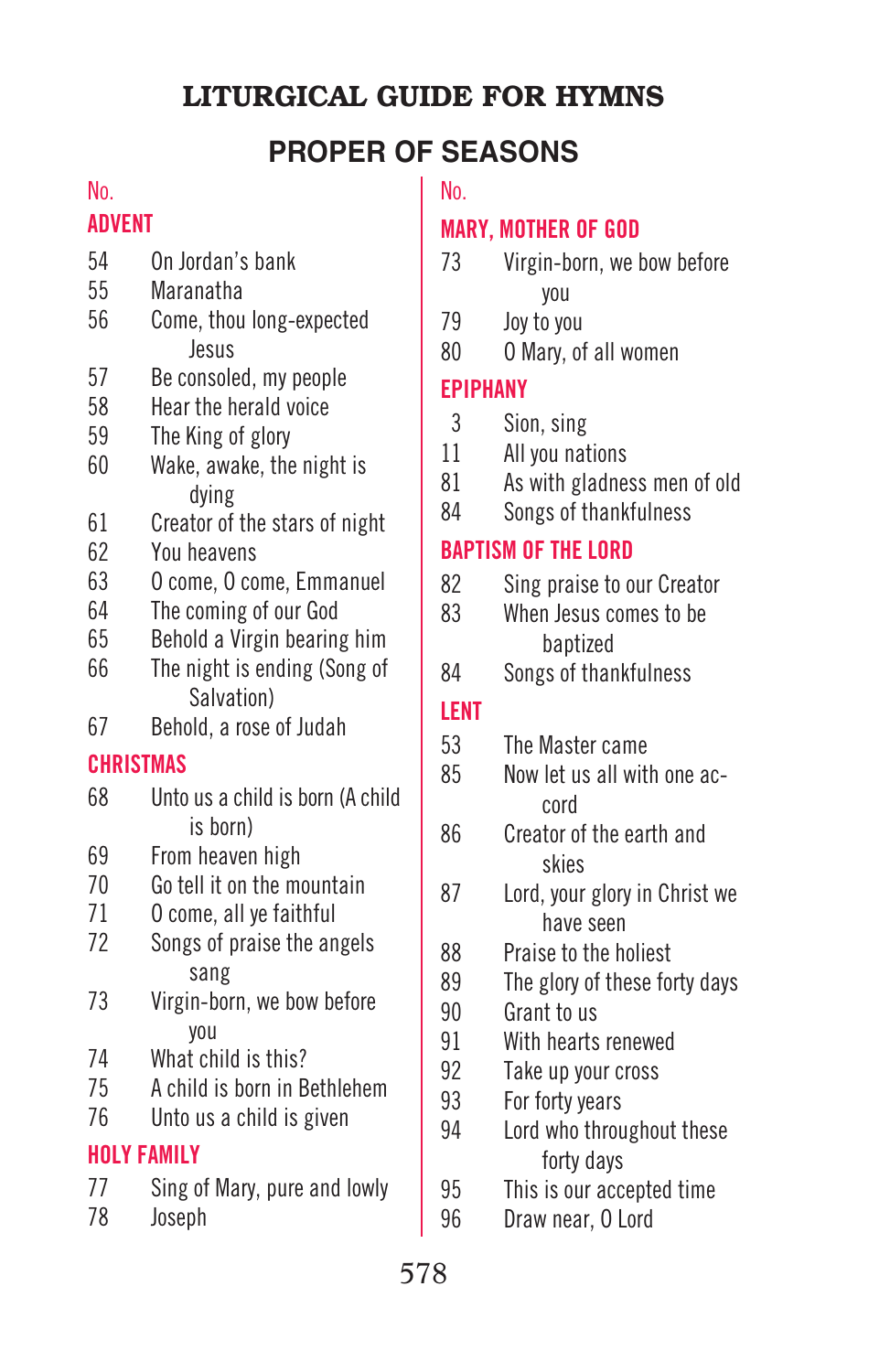## **Sion, Sing**

 $Irregular with Antiphon$ 

**Melody: Sion, Sing Music. Lucien Deiss, C.S.Sp.**

**Antiphon: Sion, sing, break into song! For within you is the Lord With his saving power.**

**1 Rise and shine forth, for your light has come,**

**And upon you breaks the glory of the Lord;**

**For the darkness coversthe earth,**

**And the thick clouds, the people.**

#### **Antiphon**

#### **2**

**But upon you the Lord shall dawn,**

**And in you his splendor shall be revealed;**

**Your light shall guide the Gentiles on their path,**

**And kings shall walk in your brightness. Antiphon**

**3 Wonder and thanksgiving shall fill your heart,**

**As the wealth of nations enriches you; You shall be called the City of the Lord, Dear to the Holy One of Israel.**

**Antiphon**

**You who were desolate and alone, A place unvisited by men Shall be the pride of ages untold, And everlasting joyto the nations. Antiphon**

#### **5**

**4**

**No more shall the sun be your light by day,**

**Nor the moon's beam enlighten you by night;**

**The Lord shall be your everlasting light, And your God shall be your glory.**

#### **Antiphon**

#### **6**

**No more foryou the setting ofsuns, No more the waning of moons;**

**The Lord shall be your everlasting light**

**And the days of your mourning shall come to an end.**

#### **Antiphon**

### **Morning Has Broken**

**1**

**Morning has broken Like the first morning, Blackbird has spoken Like the first bird. Praise for the singing! Praise for the morning! Praise for them, springing Fresh from the Word!**

**3**

**Mine is the sunlight! Mine is the morning, Born of the one light Eden saw play!**

**Melody: Bunessan 55.54.D Music: Old Gaelic Melody Text: Eleanor Farjeon, 1881-1965**

**2**

**Sweet the rains new fall Sunlit from heaven, Like the first dew fall On the first grass. Praise for the sweetness Of the wet garden, Sprung in completeness Where his feet pass.**

**Praise with elation, Praise every morning, God's re-creation Of the new day!**

**4**